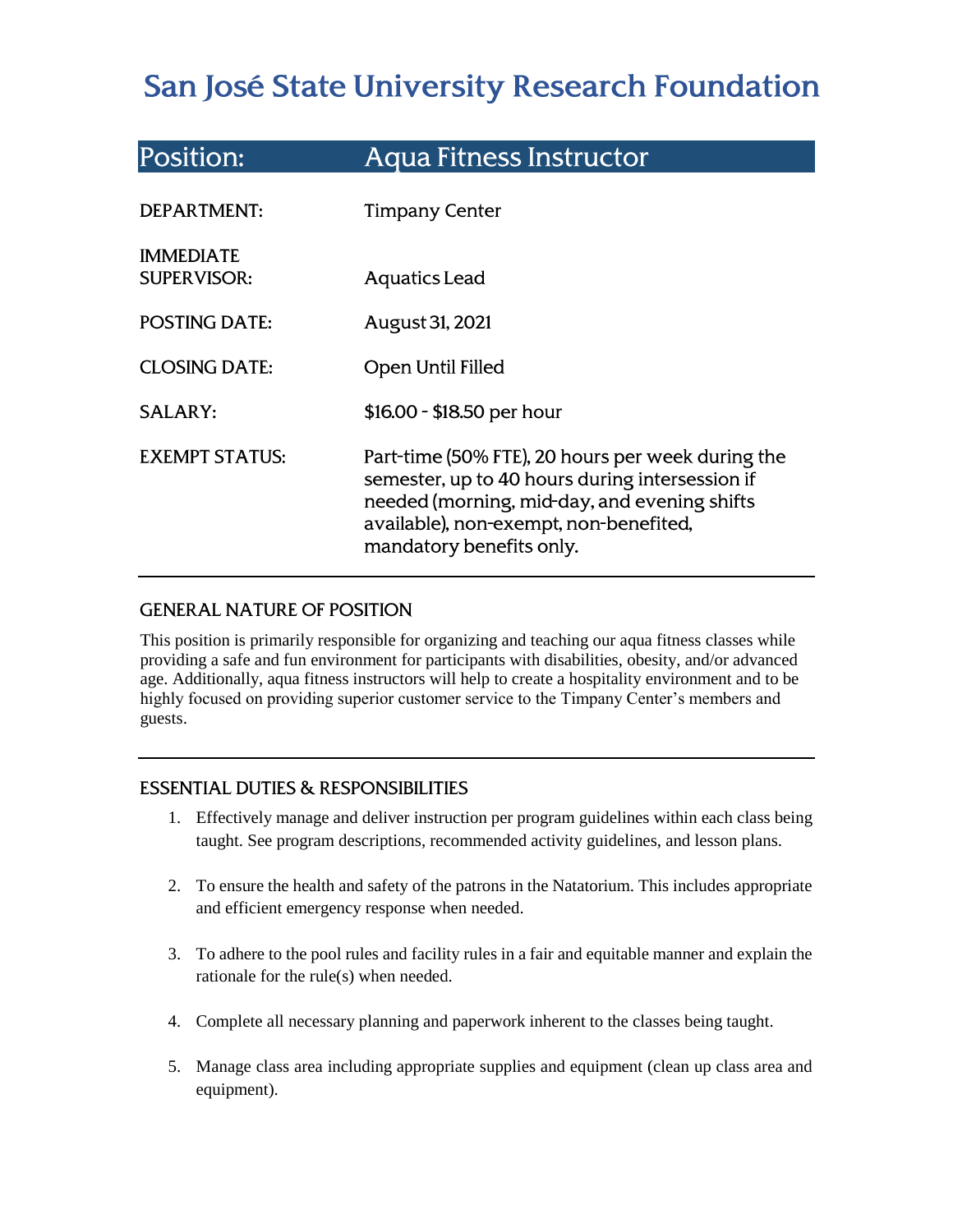- 6. Be available as needed to discuss and/or correct exercise form and/or technique with participants.
- 7. Appropriately manage class participants and members within areas of use and enforce pool rules.
- 8. Be on time and cover all assigned hours, arriving fully prepared and ready to teach. If unable to work, the instructor will find an approved substitute.
- 9. Maintain superior skill level(s) for the certifications that you possess through self-practice, team audits/practice, and scheduled in-service trainings.
- 10. Attend all staff and evaluation meetings as requested.
- 11. Perform other job related tasks as assigned.

## **INTERPERSONAL CONTACTS**

- Reports directly to the aquatics lead.
- Interacts with Timpany Center staff, including but not limited to, swim lesson instructors, aquatic and land fitness instructors, reception staff, interns, volunteers, managers, and directors.
- Maintains appropriate interaction with all members, clients, and contracted users.
- Final disposition of all situations involving aquatic related situations rests with the director(s) of the Timpany Center.

## **SUPERVISORY RESPONSIBILITIES**

• No supervisory responsibilities.

## **QUALIFICATIONS**

#### **Education and Experience**

- Minimum 2 years fitness instructor experience (preferred).
- Water fitness instructor certifications (varied/preferred).
- American Red Cross Certifications
	- CPR/AED/First Aid (required)
	- Lifeguarding (preferred)
- Maintain an appropriate level of fitness in order to competently perform all job related tasks.
- Must be able to sit and stand for extended periods of time.
- Must possess visual acuity associated with proper vigilance of the aquatic environment.

#### Knowledge, Skills, Abilities Required

- At least 2 years of experience in instruction in aquatics.
- Swimming proficiency.
- The physical environment requires the employee to work inside in warm and wet conditions.
- Must be available to work some evening and weekend hours.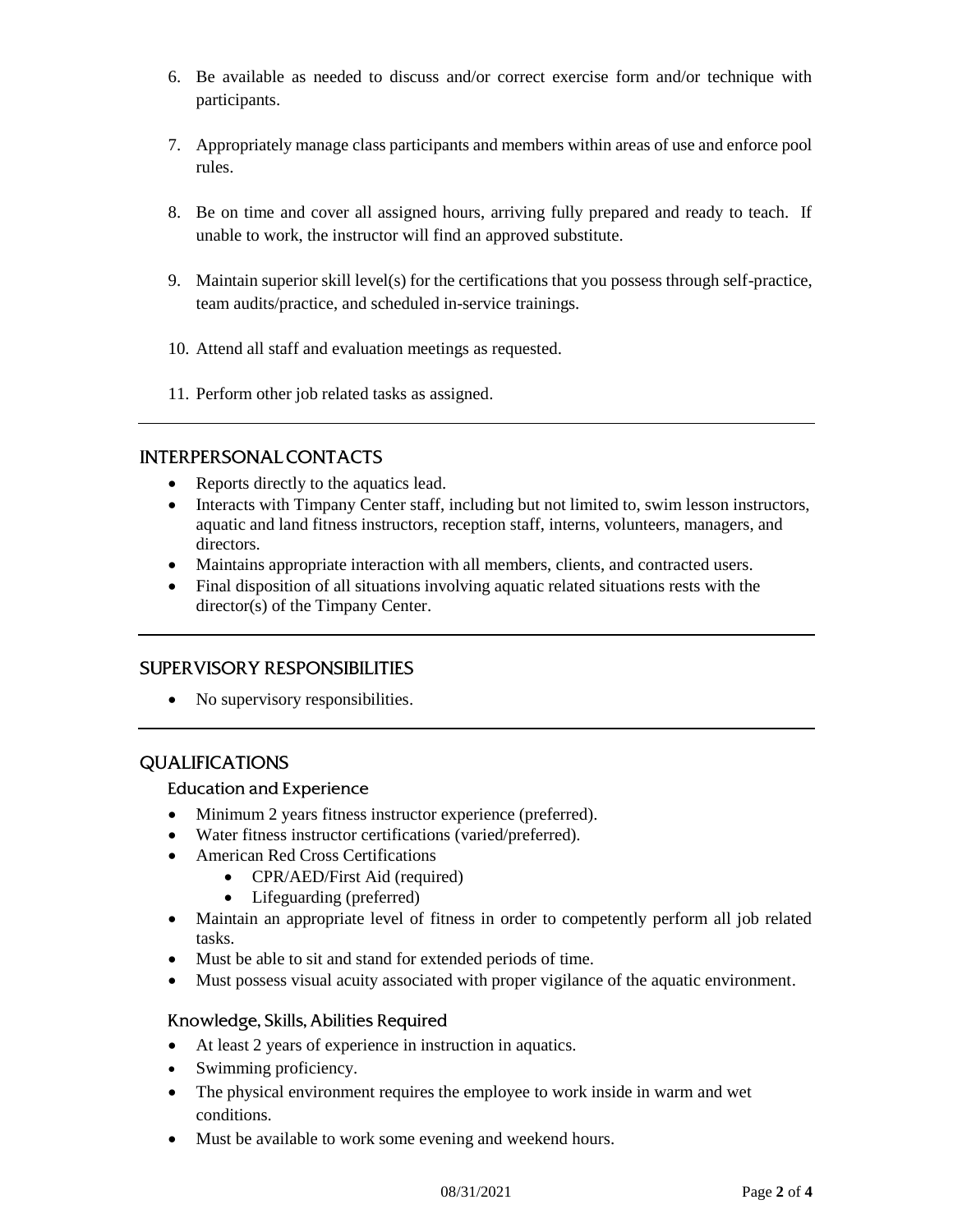- Must be able to lift, maneuver, and manipulate members in the event of an emergency.
- Maintain an appropriate level of fitness in order to competently perform all job related tasks able.

### **Complexity of Duties**

- Have the strength and maturity to handle varying degrees of communication from extremely opinionated members including criticism, questions, and operational oriented ideas/concerns.
- Be sensitive toward and have the maturity to work with individuals who have special needs including: obesity, disabilities, and advanced age.

**NOTE:** This position description intends to describe the general nature and level of work being performed by people assigned to this job. It is not intended to include all duties and responsibilities.

The order in which duties and responsibilities are listed is not significant. **Additionally**, this position is considered a "sensitive" position by SJSURF and CSU policy. Consequently, the successful candidate must undergo and successfully complete the Live Scan (fingerprinting) background check as a condition of their employment. This background check must be completed before the actual start of employment.

## **APPLICATION PROCEDURE**

To apply for this position, an applicant must submit a formal application for employment, as well as a resume and a cover letter. The applicant may do this via e-mail. The formal employment application is located on the San José State University Research Foundation (SJSURF) website on the **[Forms page.](https://www.sjsu.edu/researchfoundation/resources/forms/index.php) Due to the COVID-19 health crisis, all candidates must submit their application materials to [foundation-jobs@sjsu.edu.](mailto:foundation-jobs@sjsu.edu)** 

Please address your formal application, your resume, and your letter of interest directly to:

San José State University Research Foundation Attn: HR/Job Code: **AQUA INSTR TC** E-mail: [Foundation-jobs@sjsu.edu](mailto:Foundation-jobs@sjsu.edu)

A background check (including a criminal records check) must be completed satisfactorily before any candidate can be offered a position with the SJSURF. Failure to satisfactorily complete the background check may affect the application status of applicants or continued employment of current SJSURF employees who apply for the position.

## **REASONABLE ACCOMODATION**

The San José State University Research Foundation (SJSURF) is committed to providing access, equal opportunity, and reasonable accommodation for individuals with physical or mental disabilities in the employment, recruitment, examination, hiring and interviewing processes. If you are a job seeker with a physical or mental disability and require a reasonable accommodation to search, apply, or interview for a job opening or otherwise need a reasonable accommodation during the application and hiring process, please contact us at [foundation-jobs@sjsu.edu.](mailto:foundation-jobs@sjsu.edu) In the email message, please indicate your full name, phone number and the type of assistance required. You must not reveal the underlying medical reason for your needed reasonable accommodation or otherwise disclose confidential medical information.